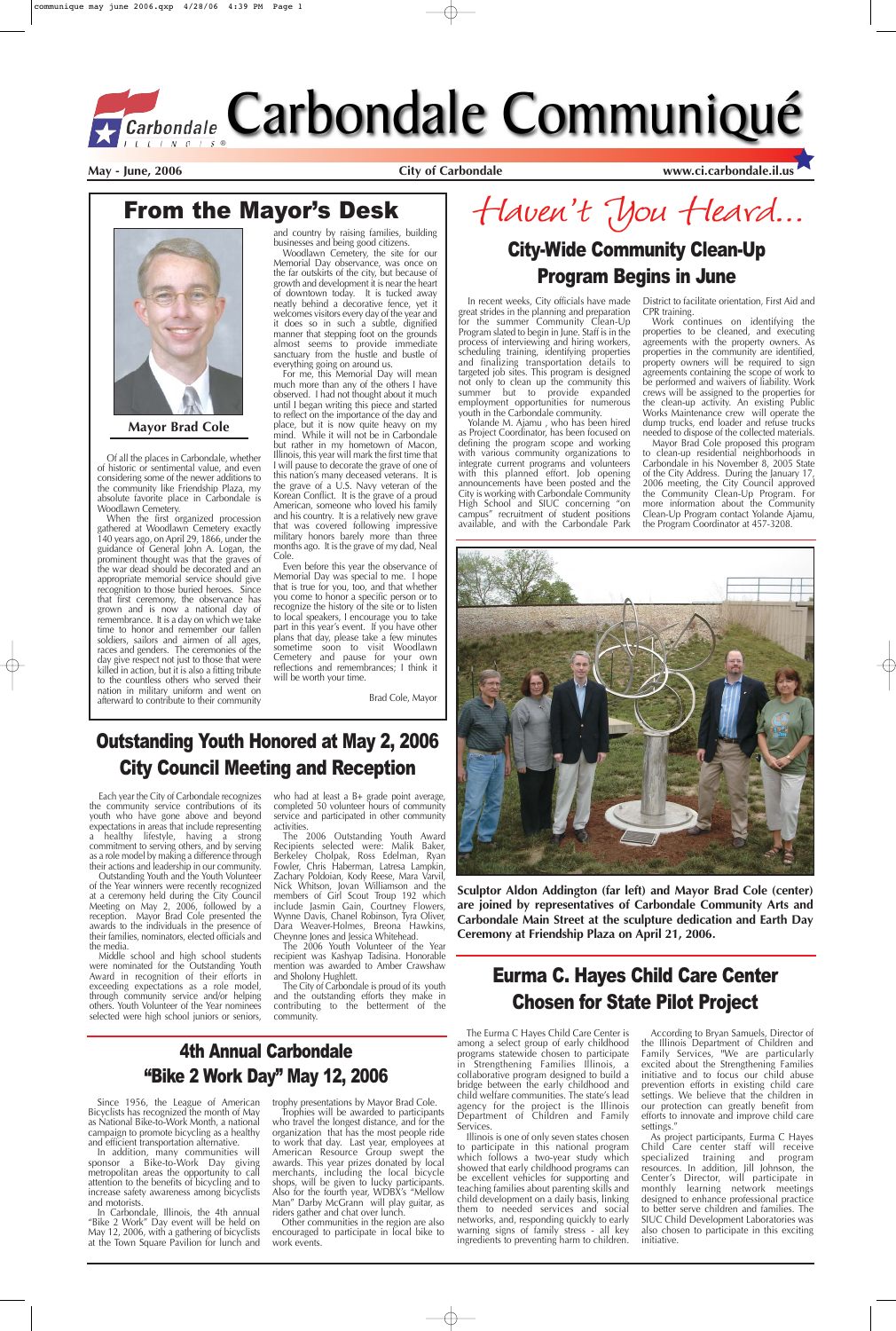**2** Carbondale Communiqué

# Ordenanza que regula el mantenimiento de césped alto y yerbas

### Fuller Home Entered in National Register of Historic Places

El Código de la Ciudad de Carbondale dispone que el césped y las yerbas de más de ocho (8) pulgadas de alto son un estorbo y tienen que removerse. La provisión del Código de la ciudad pertinente al podado de céspedes y yerbas de más de ocho pulgadas de alto no se aplica al terreno zonificado como "Forestal" o "Agrícola" que se utilice con fines agrícolas hasta un perímetro de de 20 pies adyacente a cualquier vía de acceso y/o una propiedad en zona residencial debe podarse y mantenerse de manera que no exceda las ocho pulgadas de alto. Se les recuerda a los propietarios y arrendatarios que también están obligados a mantener podada la vía de acceso público incluyendo áreas verdes en la acera, hasta el borde del pavimento y los corredores laterales.

La mayoría de los propietarios y arrendatarios de propiedades obedece las especificaciones de la Ciudad de Carbondale para el mantenimiento de yerbas y césped alto. Sin embargo, algunos propietarios y arrendatarios no cortan el césped hasta que la Ciudad les fija un aviso de que su propiedad está en violación de la ordenanza sobre las yerbas y césped alto. Por lo tanto, al encontrar alguna propiedad en violación de esta ordenanza más de una vez en la misma temporada, se emitirá una Citación de la Corte para todos los propietarios y ocupantes de la propiedad en el momento en que se fije el segundo aviso y por cada vez que subsequentemente sea necesario fijar avisos en lo que reste de la temporada.

Si el césped alto y las yerbas no se han podado a los siete días después de haberse fijado un aviso, un contratista de jardinería de la Ciudad podará el césped de la propiedad y la Ciudad le enviará la cuenta al propietario.

### Spring Clean-Up Continues During May

The City of Carbondale began a residential Spring Clean-up on April 28, 2006. The clean-up is addressing collection of household items and general rubbish generated from the residence being served. The program serves single family dwellings up to 4 units inclusive. Items will be collected from curbside only.

> Mayor Brad Cole will serve as Master of Ceremonies. The

Only Household Rubbish will be collected. Household lumber must be five feet or less. The following items cannot be collected: contractor's remodeling or construction debris, tires, yard waste and white goods.

Collections are scheduled on Fridays by zones, and subsequent Saturdays as volume requires. As the spring clean-up continues, residences in the following designated zones are scheduled for collection in the upcoming weeks:

#### **Wednesday's City Refuse Route (ZONE#3) Friday & Saturday, May 12 & 13, and May 19 & 20**

All residences south of West Sycamore Street, north of West Main Street and west of the CNRR tracks; and all residences south of West Main Street, west of the CNRR tracks and east of South Oakland Avenue. (This includes the residences on the north side of West Sycamore Street from North University Avenue to West Main Street and the residences on the west side of South Oakland Avenue from West Main Street to Chautauqua Street.

#### **Thursday's City Refuse Route (ZONE #4) Friday, May 26**

All residences north of West Sycamore Street and west of the CNRR tracks (except the residences on the north side of West Sycamore Street from North University Avenue to West Main Street) and all residences west of Little Crab Orchard Creek.

**Place trash at curbside NO EARLIER THAN FIVE (5) DAYS prior to your zone's collection day and NO LATER THAN 8:00 a.m. on Collection day.** Do not inhibit or obstruct drainage or block sidewalks. Placing and allowing items to remain at curbside outside these times may subject you to a citation.

increase refuse rates beginning June1, 2006. The rate for residential refuse collection will increase from \$6.75 monthly to \$7.25 monthly. The<br>commercial container commercial collection fee will increase have not been increased since

If you have any questions, please contact the office of the Maintenance and Environmental Services Manager at 457-3275.

### Rural Development Offers Housing Assistance

### Carbondale Memorial Day Service May 29, 2006

The City of Carbondale will trom \$18.00 to \$20.00 for the 1998. Due to the increasing costs of operations over the past 8 years, it is necessary to increase the rates to maintain operations.

The annual Carbondale Memorial Day Service will be held on Monday, May 29, 2006 at 10:00 a.m. in historic Woodlawn Cemetery on East Main Street in Carbondale. The keynote speaker will be Staff Sergeant Jeffrey Rose of the Illinois Army National Guard. Sgt. Rose is a combat veteran of Operation Iraqi Freedom, having just completed a one-year tour of duty in Baghdad. Katie Damron. Other participants in the Memorial Day Service will include Commander David Conrad and Veterans of Foreign Wars Post Teeter-Carter-Watson Post 2605, Company C of the 31st Illinois Volunteer Infantry, the Daniel H. Brush Chapter of the Daughters of the American Revolution, the American Legion Auxiliary Unit 514 and Carbondale Boy Scouts.

The Memorial Day Service is conducted regardless of the

Several forms of assistance are available to persons to purchase and repair a home in Carbondale. Some of the programs have been described in past issues of the Carbondale Communique. Recent additions to the programs available to assist persons with purchasing or repairing a home in Carbondale are programs offered by the U. S Department of Agriculture's Rural Development Office.

Rural Development offers two programs to assist persons to purchase a home. The Direct Loan program gives families with very low and low incomes the opportunity to buy an existing home or build a new home. The maximum purchase price of \$142,500 can be financed at 100% of the appraised value with no down payment for a 33-year fixed interest rate loan. The current interest rate of 5.75% may be<br>subsidized for qualifying for qualifying applicants, thereby making loan payments even more

affordable.Applicants must not exceed a maximum income limit. For example, for a family of four in Carbondale the household income cannot exceed \$39,500. Applications for the Direct Loan program are made to the local Rural Development office.

Rural Development's Guaranteed Loan Program partners with local lenders to help them extend 100 percent financing to higher income households. A family of four in Carbondale must have an income of \$66,700 or less to qualify for a guaranteed loan. There is no maximum purchase price and there is no down payment required and no monthly mortgage insurance payment is needed. The loan is for a 30 year term with a fixed interest rate. Home buyers apply to the lender of their choice.

Rural Development also offers a Section 504 Home Repair Loan/Grant program. This program assists homeowners to make improvements to their property and to remove health and safety hazards. Eligible repairs include, but are not limited to roof, siding, windows,<br>plumbing and furnace. plumbing and Applicants must be Very Low Income and own their own homes. In order to qualify for a grant, the owner must be at least 62 years old and have no ability to repay a loan. A grant can be made for up to \$7,500. Section 504 loans are made at one percent interest rate with a maximum loan amount of \$20,000 and a maximum of 20 years to repay the loan.

All applicants must have an adequate and dependable income, be United States citizens or permanent legal residents and have acceptable credit history and repayment ability for the loan requested.

More information about these programs is available from Rural Development at (618) 993- 5396, extension 4 or by calling (618) 763-5681.

## Attention Carbondale Refuse Customers

first dumpster collected, plus from \$14.00 to \$16.00 for each additional dumpster collected at the same time, times the number of collections per week. The City's refuse rates

For additional information, call Ernie Tessone, Finance Director at 457-3232.

vocalist will be CCHS student weather. Seating is provided.

The City of Carbondale Preservation Commission is proud to announce that the R. Buckminster and Anne Hewlitt Fuller Dome Home located at 407 S. Forest Avenue has been entered in the National Register of Historic Places and has been officially recognized for its architectural significance in the United States.

The R. Buckminster and Anne Hewlett Fuller Dome Home was designated a Landmark District by the City of Carbondale in 2003 and locally serves as a reminder of the world-renowned R. Buckminster Fuller and his work in

Carbondale. Fuller, who was an

SIUC professor from 1959 until 1970, was the originator of the geodesic dome, which includes his former home. Fuller's dome inspired the more than 300,000 geodesic domes that stand today, including the Epcot Discovery Center at Disney World.

The additional designation on the National Register of Historic Places will shine a spotlight on one of Carbondale's most recognizable landmarks. The National Register of Historic Places is the nation's official list of cultural resources worthy of preservation. Authorized under the National Historic Preservation Act of 1966, the National Register is part of a national program to coordinate and support public and private efforts to identify, evaluate, and protect our historic and archeological resources. The National Register is administered by the National Park Service, which is part of the U.S. Department of the Interior.

Locally, efforts are underway to restore the dome to its original condition. The dome home as photographed is covered with a protective tarp to preserve it from the elements during the restoration process. For more information, visit www.buckysdome.org.

### Board of Fire and Police **Commissioners** Firefighter Exam July 10, 2006

Written Examinations and Physical Fitness Assessments for the position of Entry-level Firefighter will be given in the Civic Center, 200 S. Illinois, Carbondale, Illinois at 8:00 a.m., Monday, July 10, 2006. The written exam will begin at 8:00 a.m., and the physical fitness assessment will be at 2:00 p.m. If you receive a passing grade on the written exam, you will be eligible to take the physical fitness assessment. To be eligible to take the written exam, an application must be on file in the City Clerk's Office by 5:00 p.m., Friday, June 23, 2006. Applications are available at the City Clerk's Office at 200 S. Illinois Avenue, or you may call 618/457-3281 or email jgarrett@carbondale.il.us to have an application mailed to you. You may also download the application and preemployment agreement from the City of Carbondale's website www.ci.carbondale.il.us .



**R. Buckminster and Anne Hewlitt Fuller Dome Home located at 407 S. Forest Avenue in Carbondale.**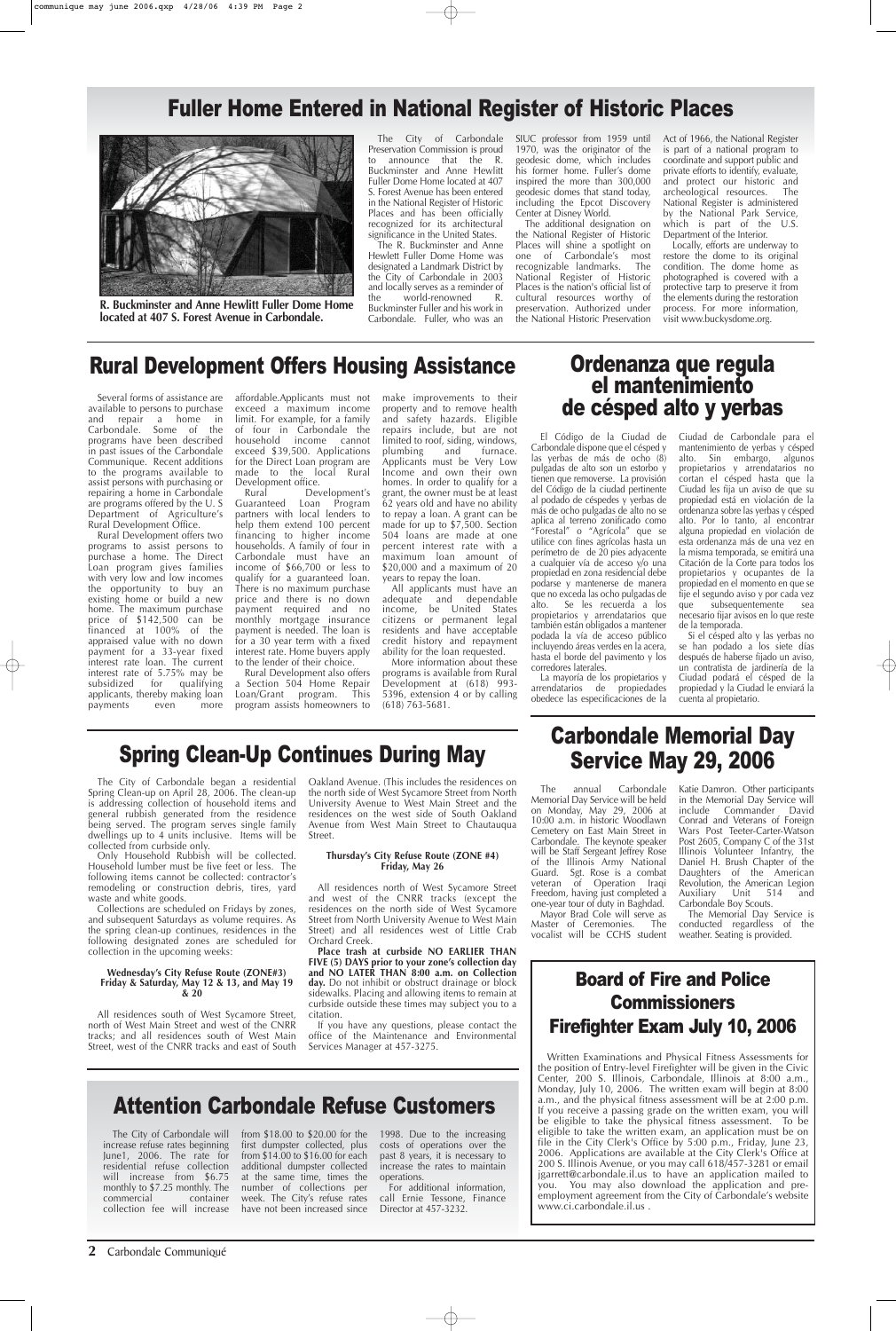We cannot prevent severe weather, nor can we predict where or when it will strike, but there are some precautions that we can take to minimize danger to people and property.

As severe weather season approaches, we need to be informed and prepared. It is important to know the difference between a watch and a warning when it is issued for your county and the steps that you should

take for safety precaution.

#### **WATCH**

A **watch** means that conditions are favorable for severe weather to develop. This is the time you should consider where you will take shelter if severe weather should occur.

During a watch you should also pay close attention to weather broadcasts for a change in weather conditions.

#### **WARNING**

A **warning** means severe weather is occurring and you should take shelter immediately. Take a battery powered radio and flashlight with you.

With a little planning you can prevent unnecessary panic and confusion if severe weather were to strike:

• Learn the sounds of the outdoor warning sirens and take shelter immediately if they are activated. • Have a NOAA Weather Alert Radio that will alert you to severe weather. • Make a severe weather plan. Conduct drills in the home, at work, and in school. • Make a severe weather kit and place in a water tight container. Your kit should include a battery operated radio, flashlight, extra batteries, first aid kit, emergency tools, special

items for the elderly or infants, and extra eye glasses.

• Make an inventory of your possessions for insurance purposes and keep the list or video tape in a safe place away from your home.

Flying debris and lightning are the greatest hazards during severe storms. When seeking shelter, always keep away from windows and go to a basement or interior room. Crouch next to the wall covering your head. If you are caught outdoors, try to get inside. If there is no place to take shelter, lie down in a ditch or squat down as low as you can and don't get under a tree. Lightning seeks out the tallest objects, so don't be that object and don't get near one. This is a message from the City of Carbondale Emergency Management Services. For more information contact 457-3245.

#### Carbondale Communiqué **3**

In an ongoing effort to reduce the number of house fires in the City of Carbondale, the Fire Department has in place a home fire safety inspection program. This is a complimentary service; there is no charge for an inspection. The inspection is an advisory visit to help residents take measures to prevent home fires before they start.

Fire service personnel will look at both the interior and exterior of the home for safety problems. They will also give helpful fire prevention recommendations to residents. Some of the things they will look for are: proper house identification (visible street addresses), kitchen safety, smoke detector operation, home escape plans, and proper storage of flammables.

Some things to keep in mind:

• Make sure you have an outside street address that is easily seen from the road and is adequately lit at night. This makes it faster for emergency personnel to locate your home in case of an emergency.

> For more information contact Lana Bardo at 549-5302 ext. 386 or email studycircles@ci. carbondale.il.us. Carbondale Conversations for Community Action is a Study Circles program of the Carbondale Human Relations Commission.

• You should know where the outside utilities are located (gas and electric) and how to shut off the gas in case of an earthquake or other emergency.

• If you have a fire hydrant in your yard, we ask that you keep it accessible by clearing shrubs or obstacles away from it. Remember, seconds count when a fire occurs and fire fighters do not have

time to clear a path to the nearest fire hydrant.

• If you store flammable liquids in a shed or garage, please keep them in a proper container, locked away from children.

> For more information on the<br>Carbondale Preservation Preservation Commission, please contact the City of Carbondale Planning Services Division at 457-3248.



• Do a yearly cleaning of storage areas and get rid of unused papers, magazines, or anything that contributes to the fire load in your home.

• If you have any electrical problems, call a licensed electrician and have your electric service checked.

• Use extension cords only on a temporary basis, not as permanent wiring. Do not overload the cords.

• Practice safe cooking techniques. Never leave food unattended when it is cooking. If there are children in the home, always turn the pot handles inward. This makes it less likely for a child to reach up and pull a hot pan down on him/herself.

If you live or work in Carbondale... Consider the Eurma C. Hayes Child Care Center when you are looking for quality child care.

• Check your smoke detectors. They can save your life and the lives of your family if there is a fire in your home. The detector is useless if the batteries are dead or missing.

The City of Carbondale Fire Department looks forward to visiting with residents of Carbondale to share fire safety and prevention information. If you would like a fire home safety inspection please contact the City of Carbondale Fire Department Administrative Office at 457-3234 to schedule a convenient time for a free inspection.

## Free Home Fire Safety Inspections

### Be Prepared in the Event of Severe Weather

A City of Carbondale Police Recognition Banquet has been scheduled for Monday, May 22, 2006 at 5:30 p.m. at the Carbondale Civic Center. This event is being held to say thank you to Police Officers of the City<br>of Carbondale Police of Carbondale Police<br>Department and Southern Department and Illinois University Carbondale's Department of Public Safety.

The recognition banquet is being planned by the Police Recognition Action Group, one of four working groups to evolve from last fall's conversations on Community and Police Working Together. Members of the Police Recognition Action Group are Ann Knewitz, Bill Mehrtens, Carolin Harvey, John Holmes, Jeff Doherty, Corene McDaniel, and Harold Tucker.

The keynote speaker for the evening will be Dan Lovin, the Senior Associate Chaplain for the Illinois Fraternal Order of Police. Chaplain Lovin has extensive experience in Critical Incident Management, including assisting the New York City Police Department immediately after the 9/11 attack, and recent experience in Louisiana and Mississippi ministering to emergency service personnel after the hurricane disasters of last summer.

Tickets are available for the event at \$15 per person (children under 5 are free) and are available by mailing a check to The City of Carbondale, P.O. Box 2047, Carbondale IL 62902- 2047. Mark the envelope Attn: Faith Johnson.

## Police Recognition Banquet May 22, 2006

## Preservation Awards Reception May 15, 2006

May is National Preservation Month sponsored by the National Trust for Historic Preservation. In conjunction with National Preservation Month, the City of Carbondale Preservation Commission's Historic Preservation Awards were presented at the May 2, 2006 City Council meeting. A reception to recognize those receiving awards will be held on May the 15th at 7:30 p.m. in the historic Illinois Central Railroad Passenger Depot located at 111 S. Illinois Ave. The reception will take place immediately following the Preservation Commission's regularly scheduled meeting set to begin at 7:00 p.m. The Preservation Commission is honored to recognize the efforts of those dedicated to preserving the history of the City of Carbondale. The public is invited to attend.



**Mayor Brad Cole swears in new Police Officer Ryan Aloffo at the April 4, 2006 City Council Meeting with the assistance of Kaitlyn Mathis.**

**Mayor Brad Cole swears in new Police Officer Eean Chappell at the April 18, 2006 City Council Meeting.**

### Poplar Camp Beach at Cedar Lake Opens May 26, 2006

#### **HOURS**

Monday thru Friday 9:30 AM - 5:30 PM

Saturday/Sunday/ Holidays 9:30 AM - 7:00 PM

Red Cross certified lifeguards are on duty during beach open hours.

**Admission:** \$2.00 per person (Children age four (4) and under are admitted free). Ten (10) visit passes are available for \$15.00 and twenty (20) visit passes are available for \$25.00. Passes bought are good for the entire 2006 beach season and can be used by anyone at anytime.

For information about beach closings, call 549-8441 or 549-5302.

For the safety of all visitors alcoholic beverages, glass containers and fires are prohibited at the beach.

### Eurma C. Hayes Child Care Center

### NOW ENROLLING

Head Start Collaboration Site • State Licensed/Municipally Owned & Operated Open Year Round - 7:30 a.m. to 5:30 p.m weekdays. Serving infants six weeks to children 12 years of age. For more information or to enroll a child call 457-3302 or visit 441 East Willow Street, Carbondale, Illinois.

#### "An Educational & Nurturing Environment"

Haven't You Heard...